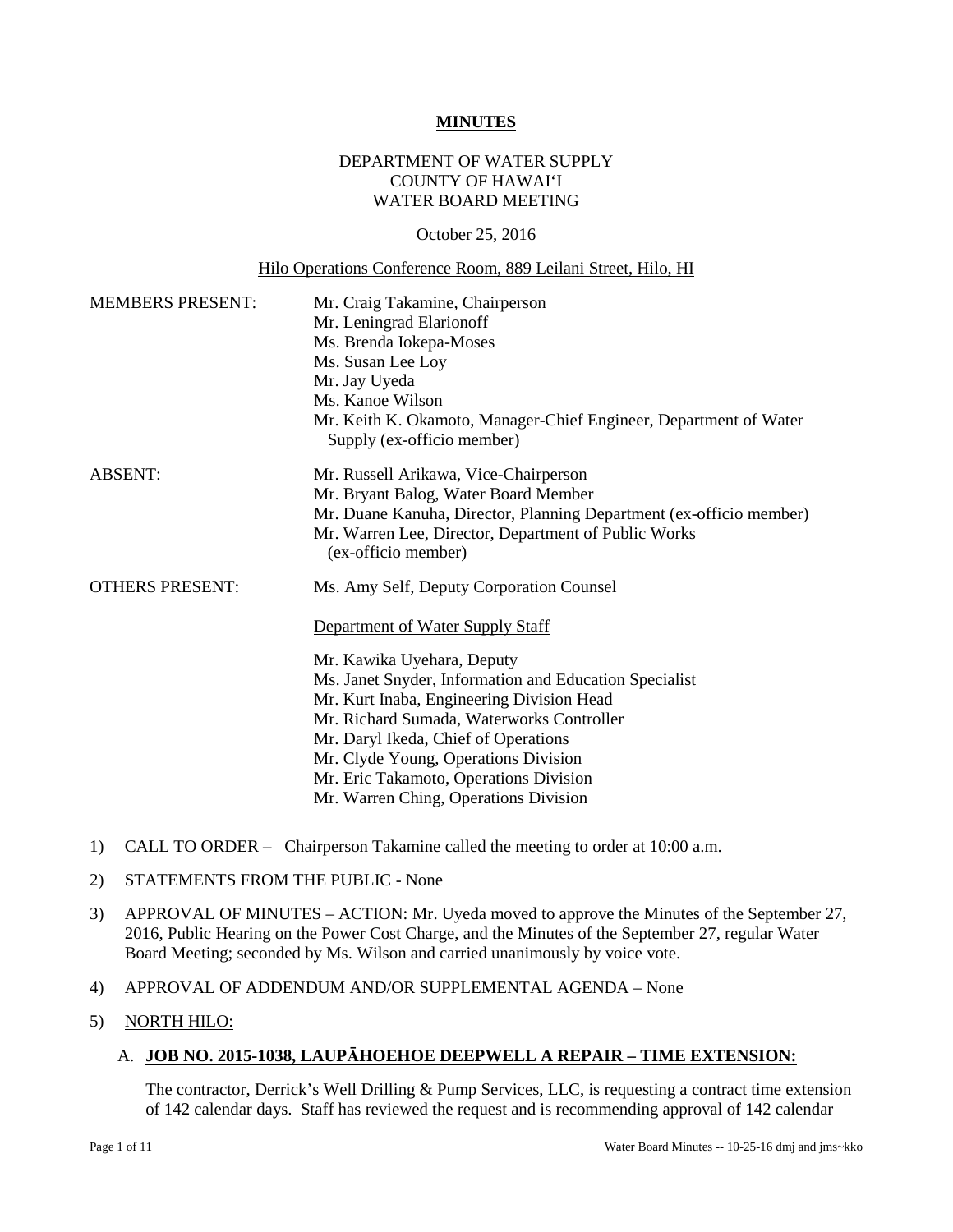days, as the Department gave notice to the contractor on June 13, 2016, to suspend work to avoid logistical conflicts with another concurrent project as a matter of safety and to avoid unnecessary delays caused by scheduling conflicts between the two projects. This delay was beyond the control of the contractor. The Department will be issuing the contractor a notice to resume work on November 1, 2016.

 The Manager-Chief Engineer recommended that the Board approve a contract time extension of 142 LAUPĀHOEHOE DEEPWELL A REPAIR. If approved, the contract completion date will be revised calendar days to Derrick's Well Drilling & Pump Services, LLC, for JOB NO. 2015-1038, from September 2, 2016, to January 21, 2017.

MOTION: Ms. Iokepa-Moses moved to approve; seconded by Mr. Uyeda.

 feasible. The CIP tank replacement and upgrade project is almost complete. The Manager-Chief Engineer explained that this is related to the Department's CIP project, a tank replacement and upgrade. This Deepwell A was in need of repair, and the Department bid it out. It was hoped this work could be done with the CIP project concurrently; however, for safety reasons, it was not

Mr. Inaba explained that the pre-final was yesterday.

 The Manager-Chief Engineer stated that this repair can now proceed. The Department had asked Derrick's Well Drilling to pause until the CIP tank replacement and upgrade was complete, and out of the way.

Mr. Elarionoff asked why the term calendar days is used instead of work days.

 The Manager-Chief Engineer explained that staff evaluates based on working days; but for Board purposes, it is translated into calendar days so the revised completion date can be shown.

ACTION: Motion carried unanimously by voice vote.

# 6) PUNA:

# A. **JOB NO. 2016-1054, 'ŌLA'A #6 DEEPWELL REPAIR:**

 This project consists of replacing the existing deep well submersible pump and motor, column pipe, column couplings and all appurtenant materials; chlorination of well and pumping assembly; and completion of a pump efficiency test.

Bids for this project were opened on October 13, 2016, at 2:00 p.m., and the following are the bid results:

| <b>Bidder</b>                                | <b>Bid Amount</b> |
|----------------------------------------------|-------------------|
| Derrick's Well Drilling & Pump Services, LLC | \$229,000.00      |
| $\vert$ Beylik Drilling & Pump Service, Inc. | \$292,000.00      |

Project Costs:

| 1) Low Bidder (Derrick's Well Drilling & Pump Services, LLC) | \$229,000.00 |
|--------------------------------------------------------------|--------------|
| 2) Construction Contingency (10%)                            | \$ 22,900.00 |
| <b>Total Cost:</b>                                           | \$251,900.00 |

 contractor will have 270 calendar days to complete this project. The Engineering estimate for this Funding for this project will be from DWS's CIP Budget under Deepwell Pump Replacement. The project was \$168,000.00.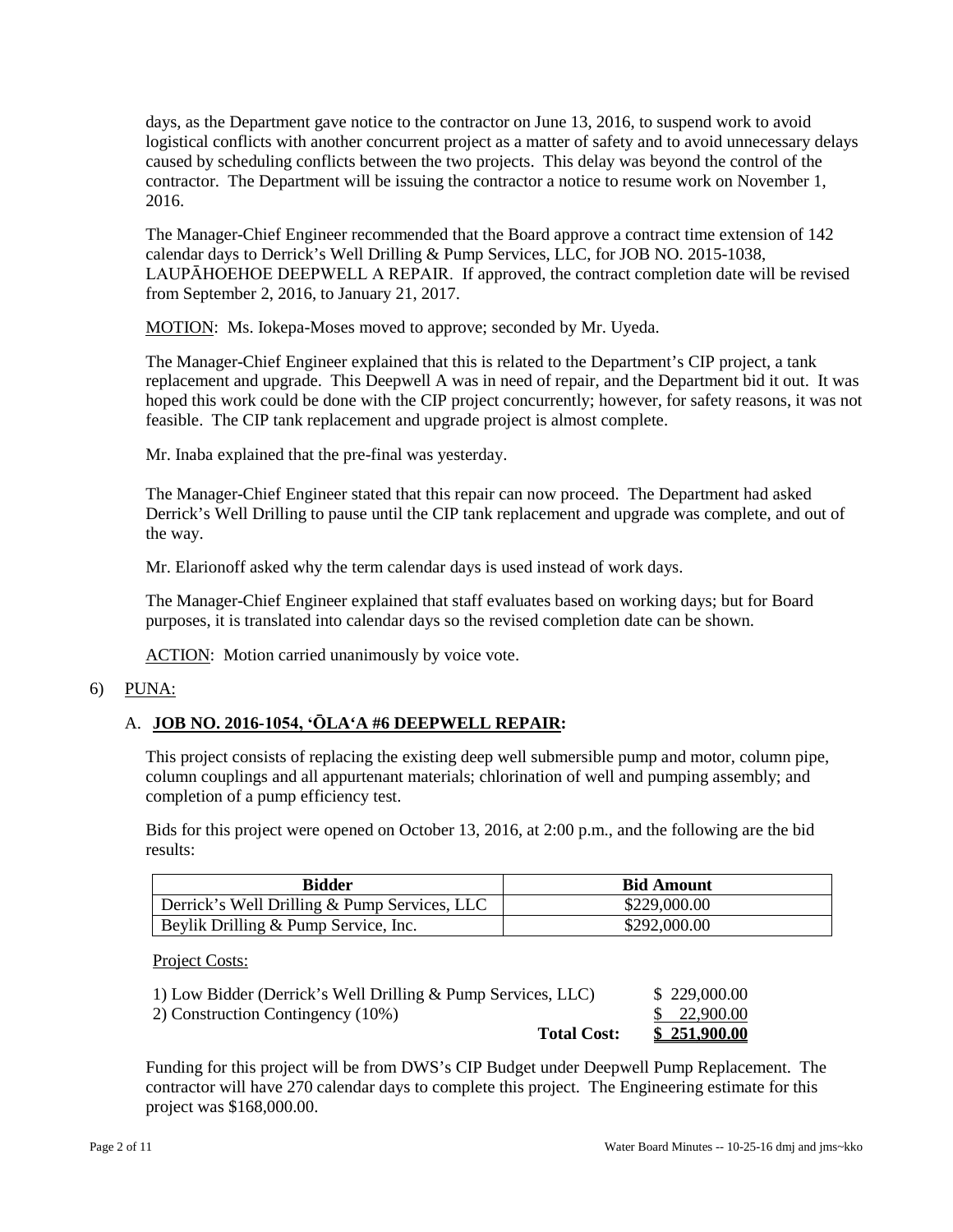a total contract amount of **\$251,900.00.** It is further recommended that either the Chairperson or the Vice-Chairperson be authorized to sign the contract, subject to review as to form and legality of the The Manager-Chief Engineer recommended that the Board award the contract for JOB NO. 2016-1054, ʻŌLAʻA #6 DEEPWELL REPAIR, to the lowest responsible bidder, Derrick's Well Drilling & Pump Services, LLC, for their bid amount of \$229,000.00, plus \$22,900.00 for construction contingency, for contract by Corporation Counsel.

MOTION: Ms. Wilson moved to approve; seconded by Ms. Iokepa-Moses.

 Bids came in a little higher than the project estimate. The lion's share of the excess amount over the into the reason for the cost difference. Mr. Warren Ching spoke to the pump vendor; the vendor explained that a pump for this size of well is 14 inches, which is fairly large. A lot of the higher cost came from the casting company, which is subject to materials costs and the state of the market itself. The Manager-Chief Engineer explained that this is another well repair project, in the Puna District. engineering estimate was due to a higher-than-expected pump cost. The Department did some research The prices fluctuate, he said.

Ms. Wilson asked what would cause that fluctuation.

 Mr. Ching replied that it is because the market is saturated at this time, meaning demand is high, versus supply.

 The Manager-Chief Engineer added that the cost of steel is high as well. It seemed like a reasonable explanation, he said. The Department wants to proceed with this project; the only other well is Ola'a No. 3, near Kamehameha Schools, which is operating without a backup. The Department believes it is still prudent to do this project, even though the cost is above estimate.

Mr. Uyeda asked if there was another Ola'a project that was brought online.

 The Manager-Chief Engineer replied that this is the one. The Deputy added that the first phase was in 2012, and the well was accepted in 2014. The Manager-Chief Engineer noted that this is not a very long interval for a repair of this kind to be needed. It appears that the pump is affected, because DWS is getting reduced output; it appears that it is a pump-wearing issue.

 Mr. Ching said that the impeller in the bowl could have come loose in the shaft; therefore, DWS is losing that amount of capacity.

Mr. Uyeda asked whether this repair would involve any difference in the specifications from the original installation.

 that the workmanship is there, as far as the pump assembly. There are a number of things that could be Mr. Ching replied that this is a typical repair; there were no new features. DWS would like to believe involved here.

Mr. Uyeda asked who the vendor was.

Mr. Ching replied it is National Pump.

 Mr. Elarionoff stated that it seems like the argument that DWS made for the price increase supports the idea of *standardizing* the pumps, instead of customizing them.

 The Manager-Chief Engineer stated that it would be ideal if DWS could standardize all of the pumps; each location. DWS tries to set the service zones at approximately 300-foot elevation differences, in however, each system is different. Capacities differ; each pump bowl and impeller is customized for order to maintain DWS's standard pressure in the pipeline of between 40 to 100 psi. Unfortunately,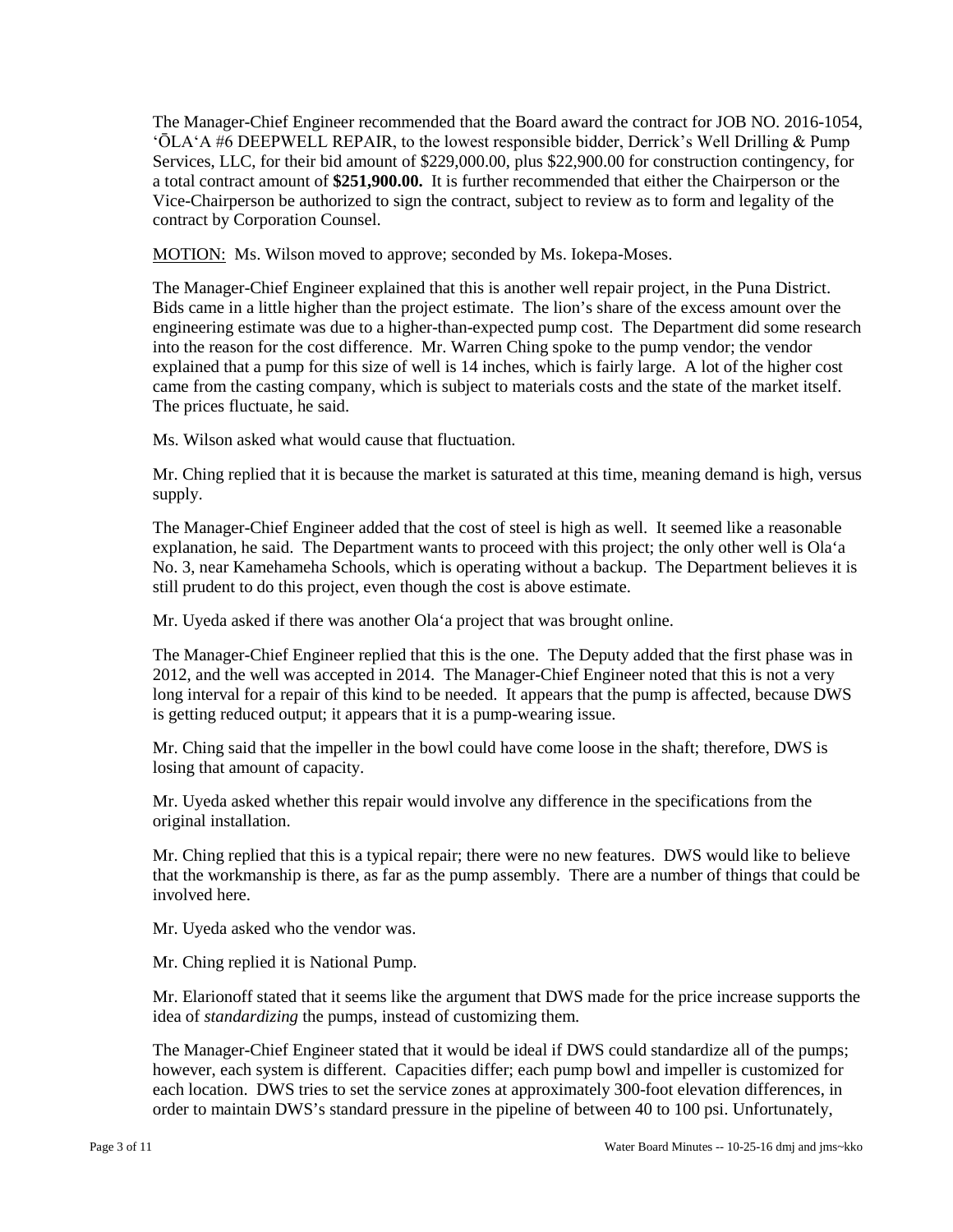various factors come into play when designing a pump, such as head loss, etc.; this varies from pump electrical costs. DWS tries to maintain a certain threshold for efficiency, in the high 70's. to pump. Virtually every pump bowl and impeller is custom-designed to suit each location. DWS could conceivably standardize the pumps, but would lose out on efficiency, amid what DWS pays for

 impellers, he said. The diameter is tailored to the specific needs. If DWS were to standardize, it would lose out on some efficiency; DWS would be unable to get the amount of specific gallons per minute (gpm) that it needs, and which the Commission on Water Resource Management (CWRM) requires of the Department in terms of how much water that DWS draws from the aquifer. If DWS were to oversize its pumps, DWS would draw more water than what was agreed to with CWRM. Mr. Ching noted that larger pumps tend to be more efficient, with larger capacities going through them. The efficiency tends to be in the high 70's to low 80's. A lot of the customization involves the

 The Manager-Chief Engineer said that DWS could ask CWRM for more, as long as it is reasonable. Manager-Chief Engineer said. To seek to pump more than agreed-upon amounts means going through DWS does a 96-hour pump test when it does an exploratory well, to show that the pumping rate is sustainable. When DWS does a well repair, the Department tries to put back what it took out, the extra procedural bureaucracy.

Mr. Elarionoff said that he still had his doubts.

 mean living with reduced efficiencies. With DWS paying tens of thousands of dollars monthly in The Manager-Chief Engineer said that if DWS could put in off-the-shelf pumps, it would, but it would electricity bills, efficiency makes a major difference to the Department.

ACTION: Motion was carried unanimously by voice vote.

*(Messrs. Ching and Young left the meeting at 10:16 a.m.)* 

## 7) SOUTH KOHALA:

#### A. **JOB NO. 2010-964, WAIMEA WATER TREATMENT PLANT COMPLIANCE UPGRADES PHASE 2 – TIME EXTENSION:**  $\overline{a}$

 calendar days due to the following reasons. The contractor, Bodell Construction Company, is requesting a contract time extension of 60 additional

| DWS' direction to delay demolition of basins #3 $\&$ #4         | $=$ | 36 days |
|-----------------------------------------------------------------|-----|---------|
| Additional excavation due to existing soil conditions           | $=$ | 10 days |
| Additional work caused by heavy rains during Hurricane Madeline |     | 14 days |
|                                                                 |     | 60 days |

Staff has reviewed the request and is recommending approval of 60 calendar days, since these delays were beyond the contractor's control and affected the project's critical path activities.

 The Manager-Chief Engineer recommended that the Board approve a contract time extension of 60 calendar days to Bodell Construction Company, for JOB NO. 2010-964, WAIMEA WATER TREATMENT PLANT COMPLIANCE UPGRADES PHASE 2. If approved, the contract completion date will be revised from June 11, 2017, to August 10, 2017.

MOTION: Ms. Wilson moved to approve; seconded by Ms. Iokepa-Moses.

 The Deputy explained that there were collectively three reasons for the time extension. The first reason is that DWS directed the contractor to hold off on the demolition of Basins #3 and #4, because DWS needed Basins #1 and #2 to be operable to meet the water needs of the community. There were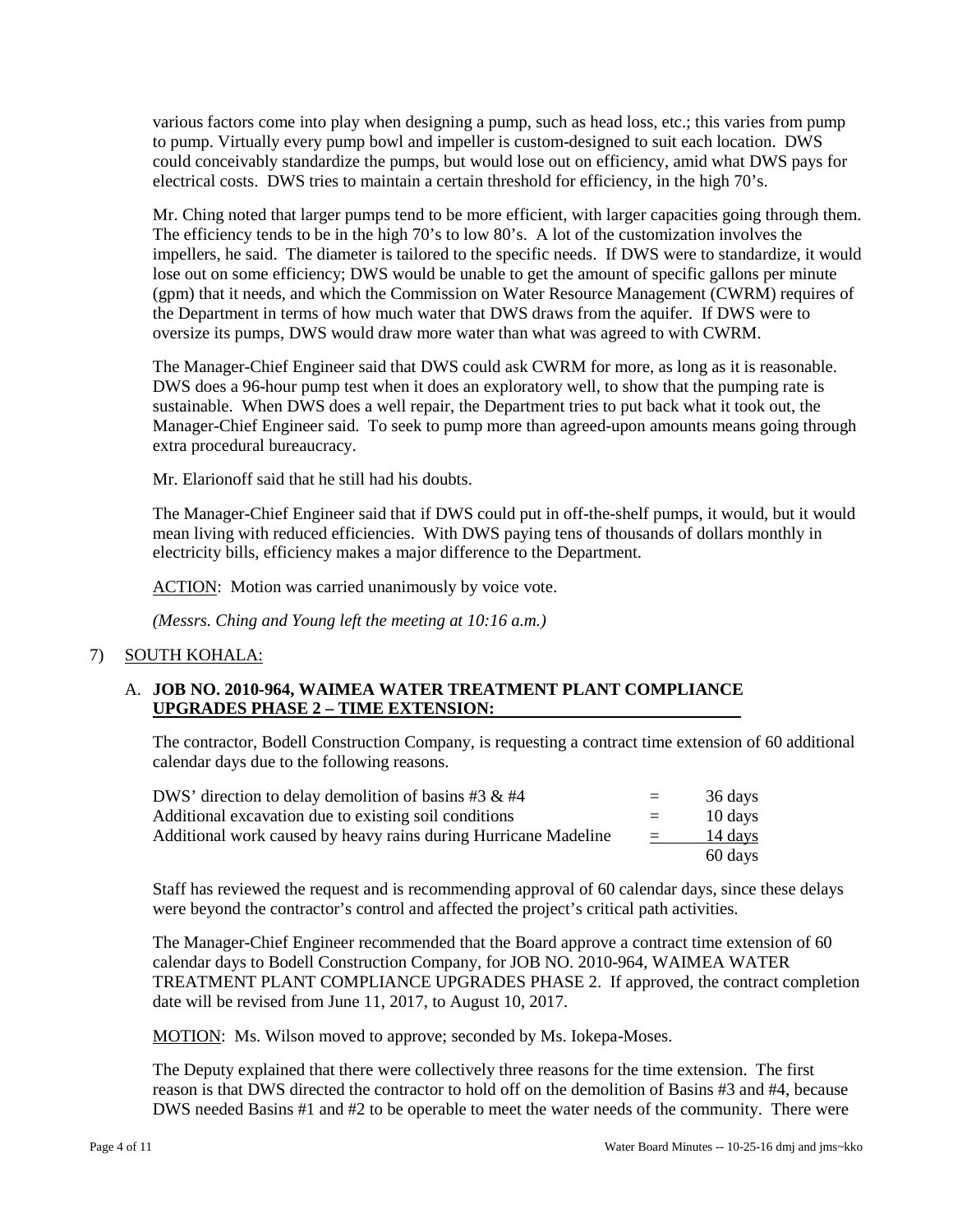fixed. The other two requests for time extension are due to unforeseen conditions. One of them properly. There was also weather-related damage due to heavy rains. The Deputy noted that the because it was not on the critical path for the project. some issues with Basin #1, so DWS sought to keep Basins #3 and #4 online until Basin #1 could get involves the existing soils under the proposed footing which needed to be excavated, and back-filled contractor was again requesting 37 extra days; this was in their first request, which DWS denied

Mr. Elarionoff asked what was meant by the phrase "critical path activities."

 The Deputy said that at the start of a project, DWS asks the contractor for his construction schedule, the critical path, which means construction activities that must be done on schedule, in order for the from the Notice to Proceed to the end date. Within that construction schedule, the contractor identifies contractor to meet the completion date.

Ms. Lee Loy noted that DWS is only giving the contractor 60 days, although they requested 97 days; she asked where the 37 days went.

The Deputy said that the contractor has to fit his work to meet that August 10 completion date. The Department said they believe it is doable. After reviewing what the contractor was asking those 37 days for, DWS found that those activities were not on the critical path.

Ms. Lee Loy asked whether the contractor would be assessed liquidated damages if they go past August 10.

The Deputy confirmed this.

Ms. Wilson asked for confirmation that the contractor was asking a second time for the 37 days that they had been denied.

The Deputy said that the original request was for 119 days, of which 37 days were denied.

 Mr. Uyeda noted that the time extension pushes the completion date close to the end of summer, a warm time of year. He asked whether DWS would have enough capacity during this period.

 The Deputy said that DWS always watches the raw water levels. He noted that Waimea Well is up and running, and DWS is working to complete Parker Ranch Well repairs. Meanwhile, DWS monitors the water levels daily.

 The Manager-Chief Engineer said that DWS gets daily reports on the raw water levels at all of its reservoirs, which indicate whether the situation is becoming a concern. If levels get to that point, DWS reaches out to remind the residents to conserve.

ACTION: Motion was carried unanimously by voice vote.

## B. **LĀLĀMILO WINDFARM RENEWABLE ENERGY SERVICE AND POWER PURCHASE AGREEMENT - PROPOSED SECOND AMENDMENT:**

windmill towers and related improvements and is entering into the testing phase of the contract. the power it is generating to the DWS pumps and that DWS would be able to purchase the power at the rate established in Exhibit C of the First Amendment for the first five-year term. This will not affect The contractor, Lālāmilo Wind Company LLC (LWC), has completed the installation of the five During this testing phase, the contractor is proposing to operate the windmills on its own volition, during daylight hours, more specifically, from approximately one hour after sunrise until approximately one hour prior to sunset. During the test period operation, LWC is proposing to provide the actual term of the contract which will commence when the test period operation is complete and the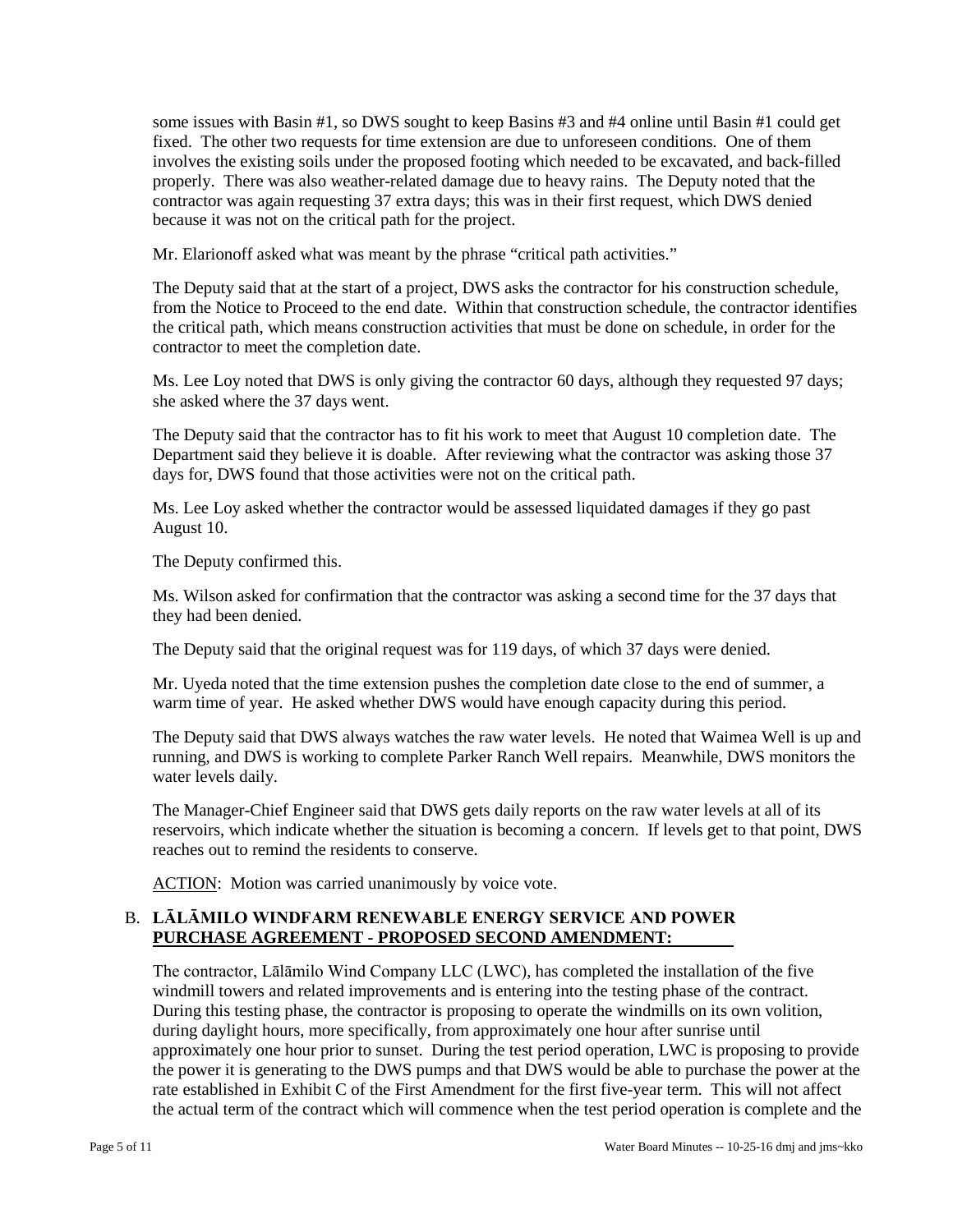Habitat Conservation Plan and Incidental Take Permit is complete. During this period, the energy commencement date as well as the energy delivery requirement will not be applicable. Other than what is amended by this proposal, the original Power Purchase Agreement and First Amendment would continue to remain in effect.

 The Manager-Chief Engineer recommended that the Water Board approve the "Second Amendment to Counsel and that either the Chairperson or the Vice-Chairperson be authorized to sign the document. Renewable Energy Service and Power Purchase Agreement" subject to the approval of the Corporation

MOTION: Ms. Lee Loy moved to approve; seconded by Ms. Wilson.

 though the contractor has not yet been able to secure a full clearance to conduct full operations; it is still bats. Approval should happen soon; the contractor submitted the report a while ago, but it just has not been finalized and approved, he said. However, the contractor did get approval to operate during The Manager-Chief Engineer said the gist of this request is to allow DWS to utilize the Windfarm, even waiting for U.S. Fish and Wildlife and the State Department of Forestry to give their approval of the Habitat Conservation Plan and the Incidental Take Permit, related to endangered species of birds and daytime hours. DWS feels that it is the best interests of all concerned to be able to take advantage of reduced electrical costs in the meantime, the Manager-Chief Engineer said. By so doing, DWS can push back the official Commercial Operation Date, which is basically the starting point for the Power Purchase Agreement term. It would also be the date that establishes when liquidated damages can be assessed, he said. DWS believes it is in the best interests of both parties to start generating power during daytime hours, to obtain DWS's electrical needs for the wells in the area.

Mr. Elarionoff asked what "Environmental Expenditures" mentioned in the agreement meant.

 the Power Purchase Agreement cost for the power. There was the need to fulfill Endangered Species/Environmental Requirements, and DWS negotiated with the contractor on additional costs for The Manager-Chief Engineer said that it was part of the First Agreement, under which DWS negotiated that. DWS is obligated to pay the contractor these Environmental Expenditures over the life of the Power Cost Agreement, he said.

Mr. Elarionoff asked for confirmation that these expenditures regarding the birds, etc., were ongoing.

 The Manager-Chief Engineer said yes. The contractor tacked those costs onto the cost per kilowatt- hour, based on their estimate of the cost to hire consultants that they would need to do the initial plan, as well as the ongoing monitoring/surveying of the bird and bat take. As long as the windmills are spinning, the contractor is obligated to monitor and survey the take; this involves locating carcasses, etc. Staff must be retained to do the ongoing monitoring and surveying, he said.

Mr. Elarionoff asked what the contractor did to mitigate the take.

 The Manager-Chief Engineer said that the contractor worked to convince the pertinent government agencies that they had put in mitigation measures, such as staggering the location of the wind turbines. The turbines are spaced apart from each other, so that they are not like a fence line. In addition, the turbines will only be activated when the wind speeds are beyond which birds and bats do not like to fly in.

 Mr. Inaba said another mitigation measure is that the lights at the facility face down, so as not to attract bugs, which in turn would draw bats.

Ms. Wilson asked if there were other factors besides the Habitat Conservation Plan and the Incidental Take Permit in play here.

The Manager-Chief Engineer said those were the primary factors in play.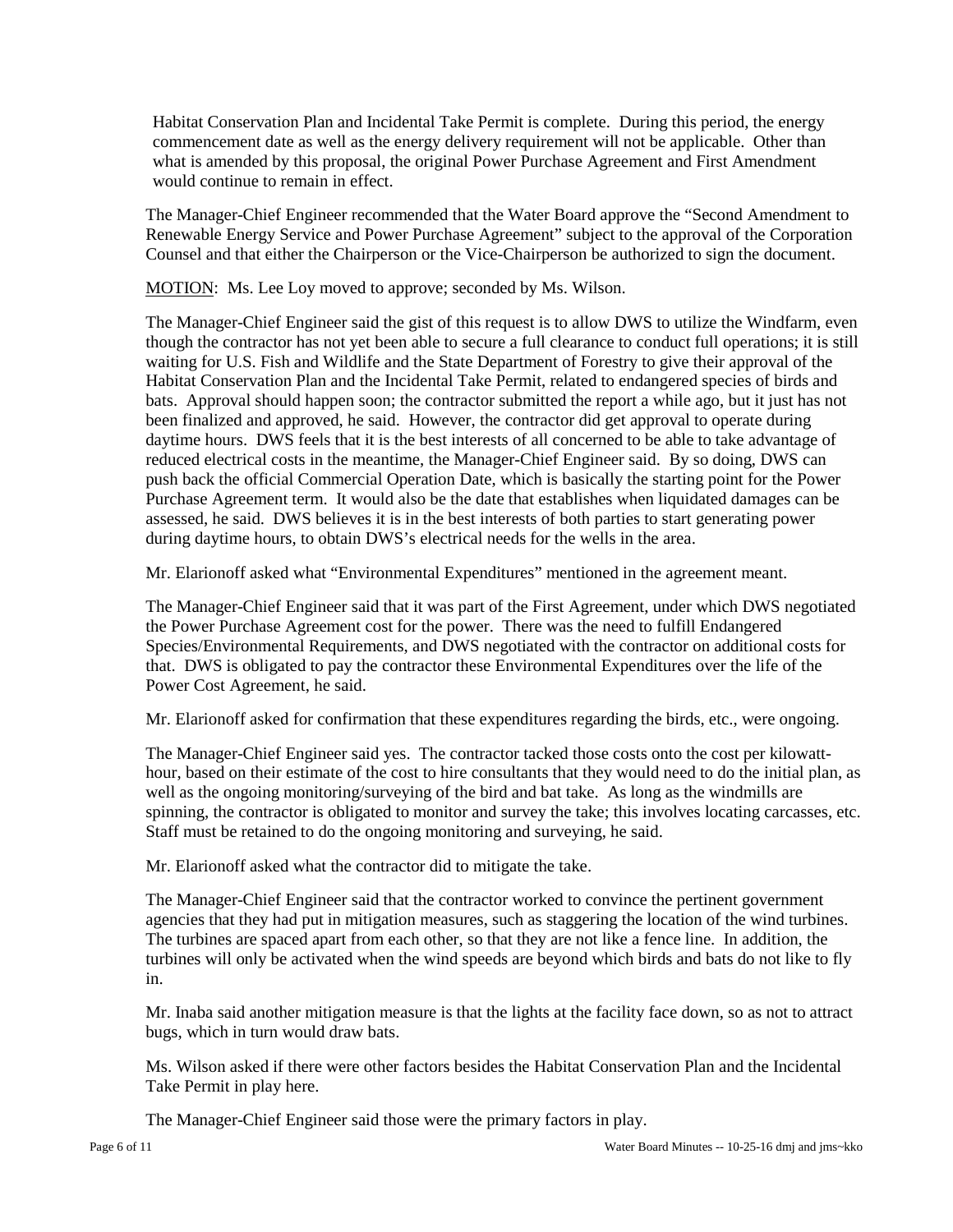Ms. Wilson asked what the time frame for approval would be.

Mr. Jeff Zimpfer of the U.S. National Park Service, sitting in the audience, said that such permitting can take a long time.

 The Manager-Chief Engineer said that DWS is hopeful, because the contractor has already gotten verbal approval to operate during daytime hours. DWS thinks that approval could come in early 2017.

 Natural Resources. The final approval will come at an actual meeting of the Board of Land and Natural Mr. Inaba said that ultimately, the final approval will come from the State Department of Land and Resources (BLNR), he said.

The Manager-Chief Engineer agreed, saying that it would depend on when this can actually get on the BLNR Agenda.

Ms. Wilson asked whether the consultants were the ones who said that daytime operation posed minimal risk.

The Manager-Chief Engineer said it was not just the consultants; it was in consultation with U.S. Fish and Wildlife and the State Division of Forestry and Wildlife (DOFAW).

Ms. Lee Loy said she wanted to hear a little bit more about when the Commercial Operation Date would kick in.

 the Commercial Operation Date. That is the date that establishes when the term of the Agreement starts; i.e., when the 20-year term of the Agreement commences. The date also establishes when the contractor was supposed to be done with construction; from that date, the contractor will be subject to liquidated damages. He said it was almost like a contract completion date found in regular CIP projects. This contractor provides DWS with at least a minimum amount of power throughout the year. That amount the contractor might run the risk of failing to fulfill that obligation of the contract; the contractor would The Manager-Chief Engineer said that under the Power Purchase Agreement, a lot of things hinge on Agreement is also almost like a time extension request. DWS wanted to push this date back because the Department did not want to wait until it got full clearance; it wants to buy cheaper power at least part of the day now. The Commercial Operation Date also triggers a "Contract Energy Provision," whereby the is specified as 7,620 megawatt-hours per year. By running the turbines only during the daytime hours, be in breach of contract, the Manager-Chief Engineer said.

Ms. Lee Loy asked if DWS could then assess liquidated damages.

 The Manager-Chief Engineer said that if the contractor failed to meet the contract energy provision requirements, there would be some kind of calculation.

Mr. Inaba confirmed that it would be a calculation or a formula.

 Ms. Lee Loy said that she was concerned for DWS's customers, and worried that the power cost charge might fluctuate markedly to the point that customers complain.

 that it would not be as significant as if DWS could buy power 24/7. The Manager-Chief Engineer said that the expectation was that as soon as DWS can buy cheaper power, it will be to the benefit of the customers – even if it is only during the daytime hours. He acknowledged

Ms. Lee Loy asked if there were certain months where power production would be prohibited, due to bat pupping season, etc.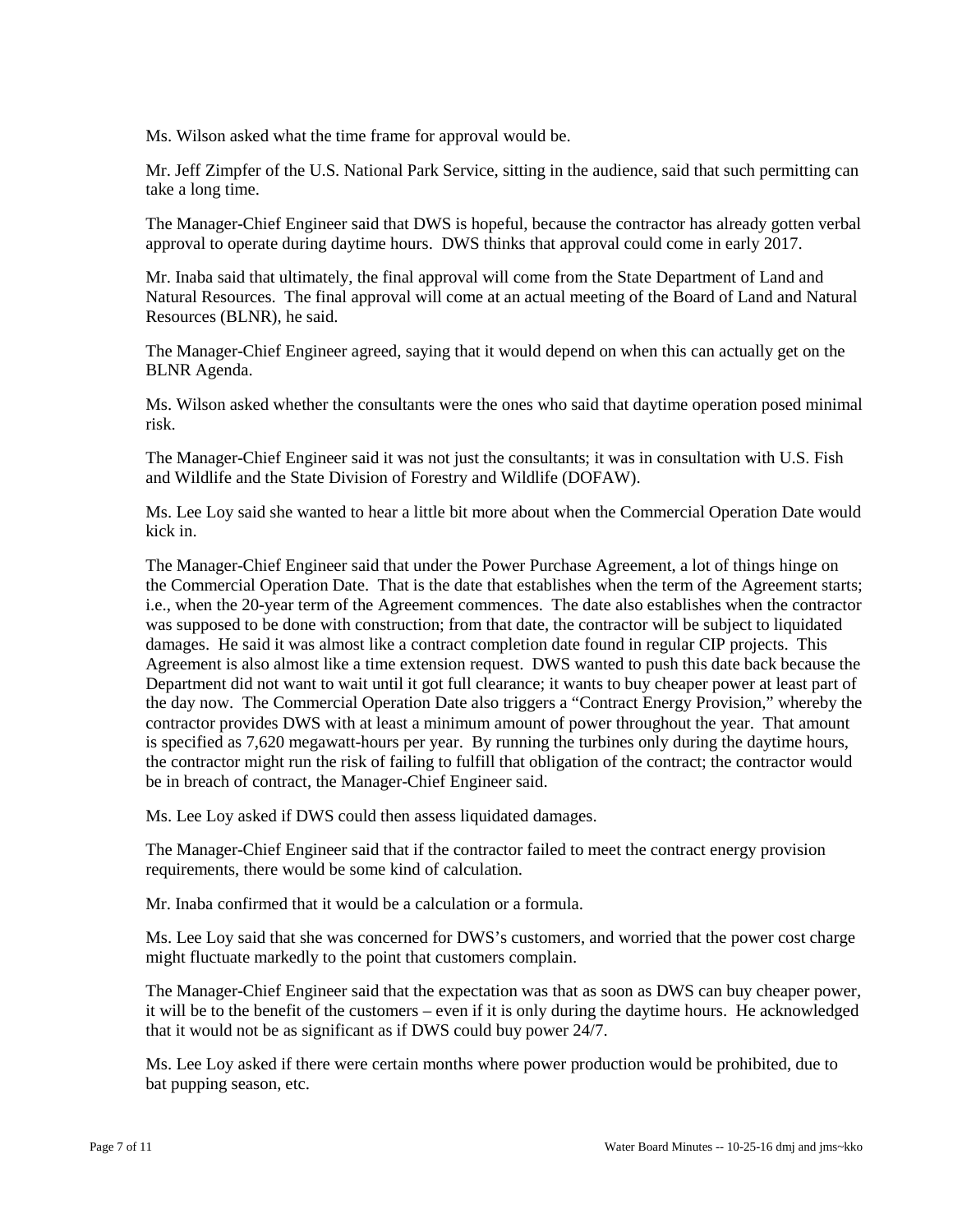Mr. Inaba said that prohibition only applied when the contractor was grubbing, and possibly disturbing bat pupping areas.

Ms. Lee Loy said that she recalled that the prohibition was for September through November. She asked if the wind farm can operate 12 months a year.

Mr. Inaba confirmed this.

Mr. Uyeda asked if HELCO would charge more with DWS going on and off the grid by running parttime.

The Manager-Chief Engineer said this was not supposed to make a difference.

Mr. Inaba said that there are a couple of agreements between the Wind Farm and HELCO.

 The Manager-Chief Engineer said the bottom line is that HELCO is not going to take any wind energy. they can force DWS not to use wind power. The fact is that with all of the photovoltaic (PV) power coming into their system, HELCO needs DWS to pump during those times – so that DWS can draw on He said that HELCO put in curtailment provisions whereby if HELCO needs DWS to use their power, their system. By so doing, HELCO is not overloaded with PV power, he said.

Mr. Uyeda said he shared Ms. Lee Loy's concern for the customers.

The Manager-Chief Engineer said that bottom line, the sooner DWS can buy this cheaper power, the better for the customer.

ACTION: Motion carried unanimously by voice vote.

*(Mr. Takamoto left the meeting.)* 

#### 8) MISCELLANEOUS:

## A. **UPDATE RE: NATIONAL PARKS SERVICE'S PETITION TO DESIGNATE KEAUHOU AQUIFER AS A GROUND WATER MANAGEMENT AREA:**

 asked DWS to provide information related to the petition by the end of May 2015, and DWS did so. anticipation of the Phase 2 Update. CWRM will vet the Phase 2 Update; DWS plans to do a briefing to document will be what the Commission will take for final approval/action on the petition sometime early next year. The Manager-Chief Engineer said he was unaware that CWRM was awaiting any studies by other entities to weigh in on the original petition to designate. He was sure that DWS has The Manager-Chief Engineer reported that the Commission on Water Resource Management (CWRM) CWRM also wants to see the Department's Water Use and Development Plan Update; DWS plans to submit its Phase 2 Update by either the end of October or early November. He noted that DWS already submitted its Phase 1 Update in August 2015. CWRM has been sitting on the Phase 1 Update, in explain the findings of the Phase 2 Update at the November 15 CWRM meeting on Oahu, he said. Following that, DWS is slated to submit a packaged Phase 1 and 2 by the end of this year. This been meeting its obligations in providing any and all additional information requested by CWRM.

Ms. Lee Loy asked how DWS's public informational meeting on the Phase 2 Update went; she noted that it included a cultural component.

 The Manager-Chief Engineer said that the Phase 2 Update did include an Environmental/Cultural component, as well as a source development strategy. The presentation was in Kona last month, and the feedback was fairly good. DWS received some email comments, etc., and would be incorporating that as appropriate in its revised Phase 2 Update that it will submit to CWRM by the end of October or early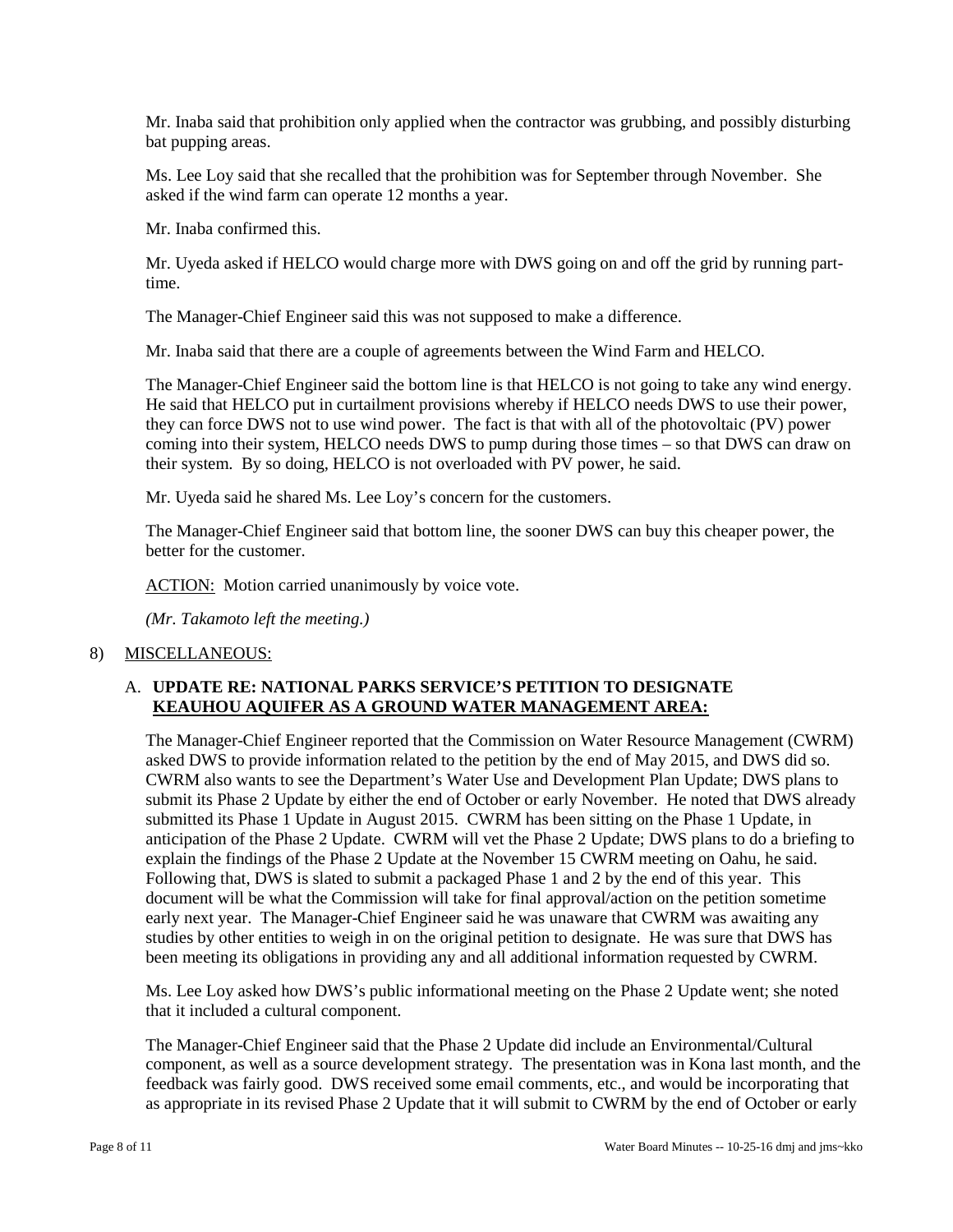November. The meeting was held to reach out to the community, and to give the public an opportunity to hear what DWS had drafted so far, and to provide feedback. DWS is approaching it as something akin to a little draft Environmental Assessment, whereby it is out there for public review and comments.

Ms. Lee Loy asked if it would be submitted as Phase 1/Phase 2, or as a comprehensive Water Use and Development Plan.

 put Phase 1 and Phase 2 together in a neat package for submittal to CWRM by the end of this year. The idea is that CWRM will take that report, bundling Phases 1 and 2, for their formal action on the petition, The Manager-Chief Engineer said the next submittal will be the Phase 2 Update; the Phase 1 Update was already submitted last year. If the Phase 2 Update looks good to the Commission, then DWS can he said.

Ms. Wilson asked how many stakeholders attended the meeting.

 There were developers as well as cultural practitioners among the audience. The turnout was about The Manager-Chief Engineer estimated that it was a fairly good-sized group of at least 30 people. what DWS expected.

Ms. Iokepa-Moses asked if anyone recorded the meeting on their phones.

The Manager-Chief Engineer said that some people in the audience, including cultural practitioners, were videotaping. He noted that Ms. Snyder took a lot of notes.

# B. **EXECUTIVE SESSION RE: NATIONAL PARKS SERVICE'S PETITION TO DESIGNATE KEAUHOU AQUIFER AS A GROUND WATER MANAGEMENT AREA:**

Executive Session was not held.

## C. **MONTHLY PROGRESS REPORT**:

 and Nohea Street G.I. Pipeline and Service Lateral Replacement project on November 22. This on those two streets. The purpose of the meeting is to give an update on the project status, and to inform the residents how it may impact them throughout the course of the project. The Manager-Chief Engineer said that DWS will hold a community meeting regarding the Santos Lane meeting will be more like a focus group, and the meeting notices will be hand-carried to the residents

# D. **REVIEW OF MONTHLY FINANCIAL STATEMENTS:**

No discussion.

# E. **MANAGER-CHIEF ENGINEER'S REPORT:**

 DWS's Microlab, as the Employee of the Quarter for the third quarter of 2016. He noted that Ms. Oie vigilant eye to ensure that DWS reports on water quality to the various agencies on deadline. The Manager-Chief Engineer introduced Ms. Lauren Oie, Engineering Support Technician III with is DWS's custodian of records, and she plays a vital role in keeping DWS on the right path in terms of water quality, and in compliance with all of the myriad laws and rules set down by the State Safe Drinking Water Branch and the Environmental Protection Agency. For 19 years, Ms. Oie has kept a

The Deputy said that Ms. Oie manages years of data, and makes sure it is retrievable; Ms. Oie was instrumental in developing a Sample Collection Reservation System online, which is used by all water purveyors in the State.

 samples, etc. The Microlab keeps track of a huge volume of samples, he said. Mr. Inaba expressed appreciation for Ms. Oie's willing compliance with his requests for chloride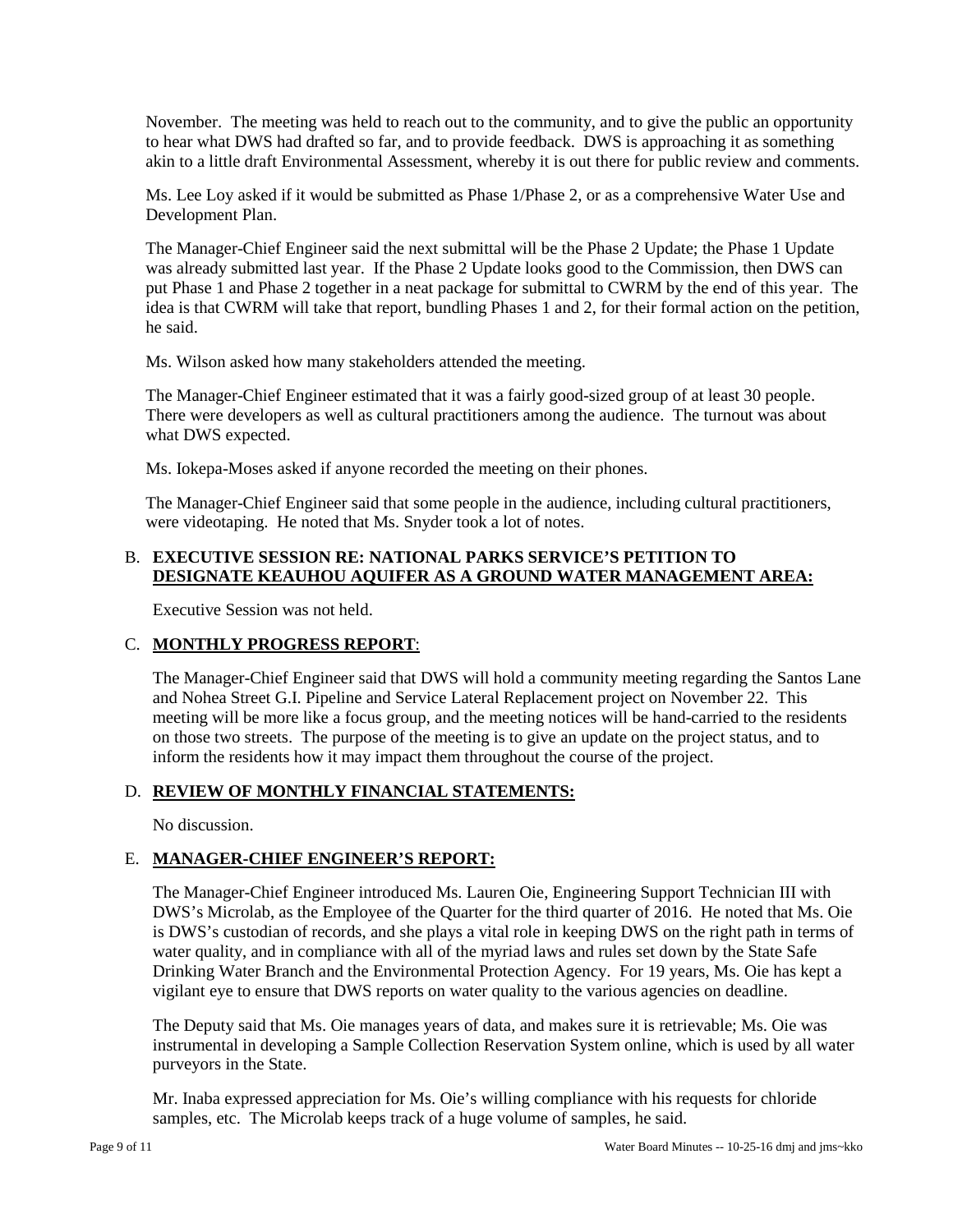The Manager-Chief Engineer said that beyond the volumes of compliance required, DWS does additional monitoring and sampling, to see how DWS's system is operating vis a vis the aquifer. He noted that DWS did additional chloride sampling to see how the Palani Transmission system affected Kailua-Kona. He said that Ms. Oie is an extremely valuable person for both the Department and its customers.

# F. **EXECUTIVE SESSION:**

 The Board convened an executive meeting to consider the evaluation and compensation of the affecting privacy were involved, and for the purpose of consulting with the Water Board's attorney on Manager-Chief Engineer, as authorized by Hawai'i Revised Statutes (HRS), Sections 92-4, and 92 5(a)(2), 92-5(a)(4) and Hawai'i County Charter Section 13-20(b), where consideration of matters questions and issues pertaining to the Water Board's powers, duties, privileges, immunities, and liabilities. A two-thirds vote, pursuant to HRS Section 92-4, is necessary to hold an executive meeting.

ACTION: Ms. Iokepa-Moses moved to convene the Executive Session; seconded by Ms. Lee Loy, and carried unanimously by voice vote.

*(Executive Session opened at 10:55 a.m., and closed at 11:22 a.m. Both the Manager-Chief Engineer and the Deputy attended.)* 

## G. **MANAGER-CHIEF ENGINEER'S EVALUATION FOR CALENDAR YEAR 2016:**

 the Board will discuss the Manager-Chief Engineer's evaluation, as well as compensation for the Chairperson Takamine noted that the Board had requested some data for next month's meeting, where Manager-Chief Engineer and the Deputy.

## H. **CHAIRPERSON'S REPORT:**

Chairperson Takamine reported that he and Ms. Wilson represented the Board at the recent Lālāmilo Wind Farm dedication ceremony. He expressed hopes that DWS will be undertaking more projects like this.

The Manager-Chief Engineer said that is the Department's goal. He invited any interested Board members to visit the Wind Farm.

 Chairperson Takamine said that he was continuing to work with the Department to seek State funding for core projects, by making overtures to key legislators ahead of the upcoming Legislative Session.

 Ms. Lee Loy drew the Board's attention to the recent performances of "H2O," a play performed by the Honolulu Theater for Youth which was offered to East Hawai'i elementary students. She praised the show for offering so much great information about water resources and water conservation, in terms that young school kids could understand and enjoy.

The Manager-Chief Engineer said that the play was being performed this week in West Hawai'i.

Ms. Lee Loy thanked the Manager-Chief Engineer and the Deputy for their cameo roles as "water heroes."

## 9) ANNOUNCEMENTS:

## 1. **Next Regular Meeting:**

 The next meeting of the Water Board is scheduled for 10:00 a.m. on November 22, 2016, at the West Hawai'i Civic Center, Community Center (Building G), 74-5044 Ane Keohokalole Highway, Kailua-Kona, HI.